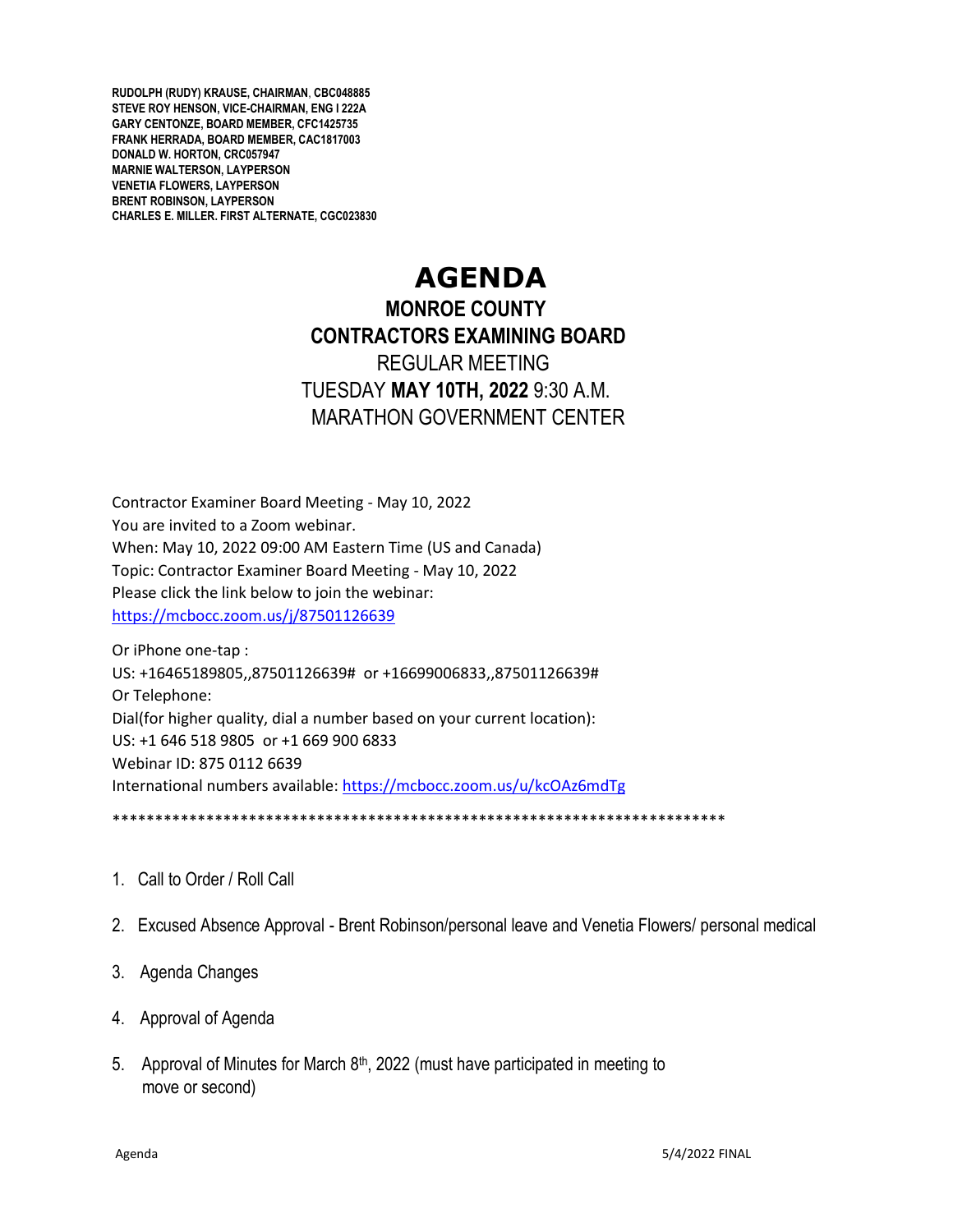- 6. Next scheduled meeting: July 12th, 2022
- 7. Swearing in of Witnesses to Testify
- 8. "Is there anyone from the public who would like to speak on an Agenda item?"
- 9. Have any Board members been contacted outside the presence of this meeting regarding an agenda item?" If so, would you please disclose the nature of the contact?

#### New Business:

- 10. Applications for Reinstatement/Renewal of expired Certificate of Competency, period ending October 31, 2021. Application fees paid/ no open or active code cases (Applicants on Zoom)
- Mr. Showers was not available at the March  $8<sup>th</sup>$ , 2022, Meeting/ Chairman Krause re-scheduled 1. Richard C Showers
	- Drywall Specialty Contractor Rok ITT Drywall Inc – SP2224/ RX11066983
	- 2. Christian Duncan Landscaping Specialty Contractor Hammerhead Landscaping & Bobcat LLC – SP4341
	- 11. Construction Trades Application Review for Verification of Construction Experience and Approvals:
		- 1. Adler, Daniel/ Reciprocity from Collier County/ Landscaping Specialty
	- 12. Lien request for non-payment of citation/ imposition of fines & costs:

 Case No: 21400539 Name: Guadalupe Avelino Rodriguez Ruiz Company: n/a MCC: 6-77 Certificate of Competency required: unlicensed contractor Issued: 11/29/2021 Intent to Lien notice: 4/11/2022 Fine: \$ 500.00 Administrative Costs: \$ 371.55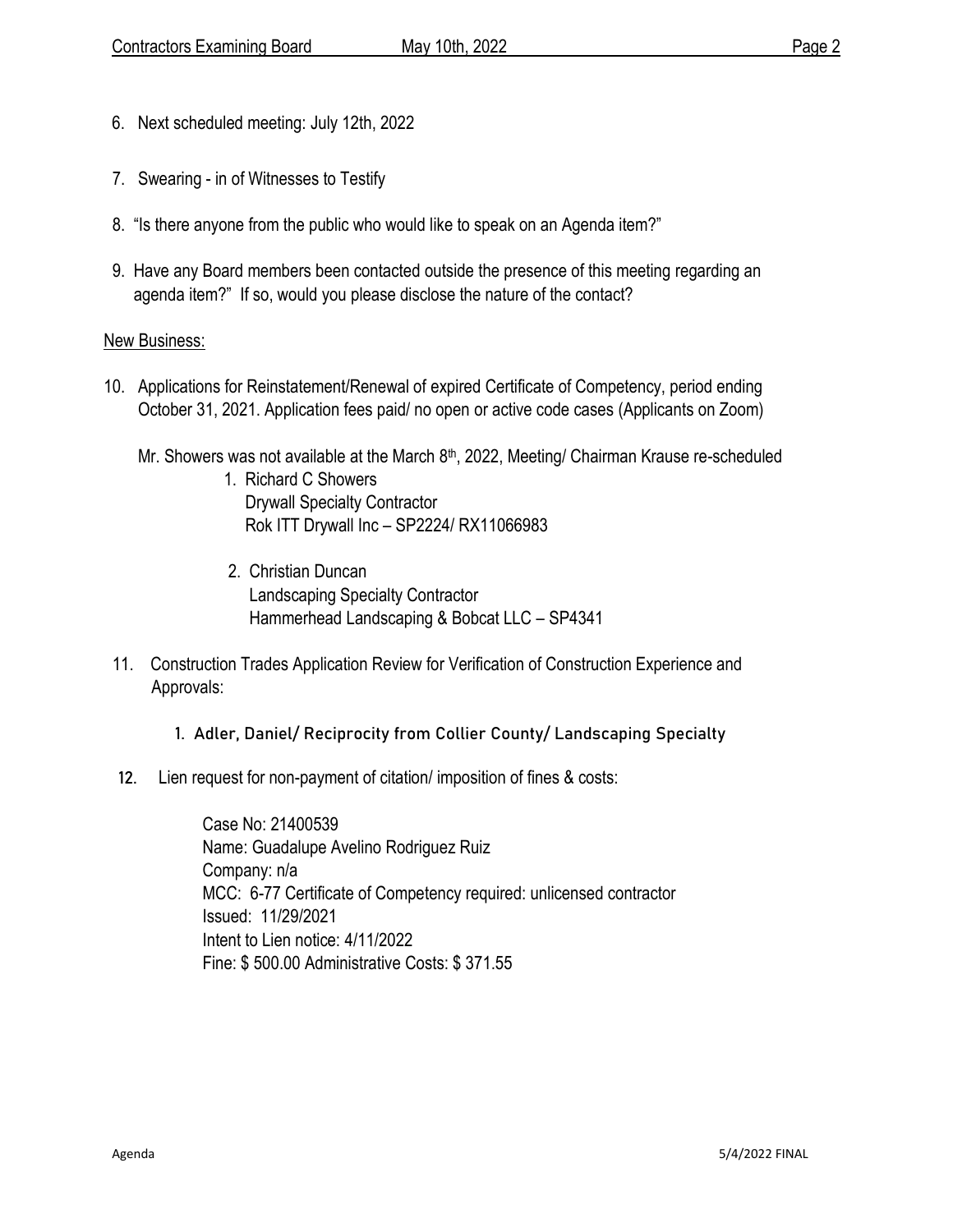### **INDUSTRY INPUT**

Industry Input: We will now open the floor for any comments or questions from the construction industry or public. Please either use the raised hand feature on Zoom or make sure that you have filled out a green speaker card if you are here in person.

Jethon is there anyone with their hand raised on Zoom?

Do we have any in person speakers signed up to speak?

#### Old Business for Industry Input:

- 1. ABO Rey Ortiz Continued clarification on Door & Window requirements
- 2. ABO Rey Ortiz Mobile Home clarification on permitting/repairs and approved materials
- 3. ABO Rey Ortiz Owner Builder Affidavit updates to existing form
- 4. ABO Rey Ortiz Update on the FL.Bldg.Code 707.4 cut-off dates and information
- 5. ABO Rey Ortiz & Ed Koconis Oracle Updates
- 6. ABO Rey Ortiz Update on requested additional information of the original Fema Agreement
- 7. Update House Bill 736
- 8. BO Rick Griffin Update on requested guidance information packet for the public, when constructing below base flood.

#### New Business for Industry Input:

 1. Request by Chairman Krause for clarification of the Plans Review Process and Approvals required, on a Revision to a SFR-Single Family Residence issued permit. Question: If a Revision is applied for and references Building Material Change - no change to the existing footprint as permitted. Why does the Revision Plans Review process require a review by Planning & Bio Dept.? How is the Building Dept. Plans reviewer not able to n/a-not applicable on these additional time

consuming reviews on a revision?

What process is currently in place to expedite these types of Revisions that are Department specific?

[Chairman to read into record]

If there is nothing further from the public, then this closes out the industry input section of this meeting and we will continue with the rest of the CEB agenda.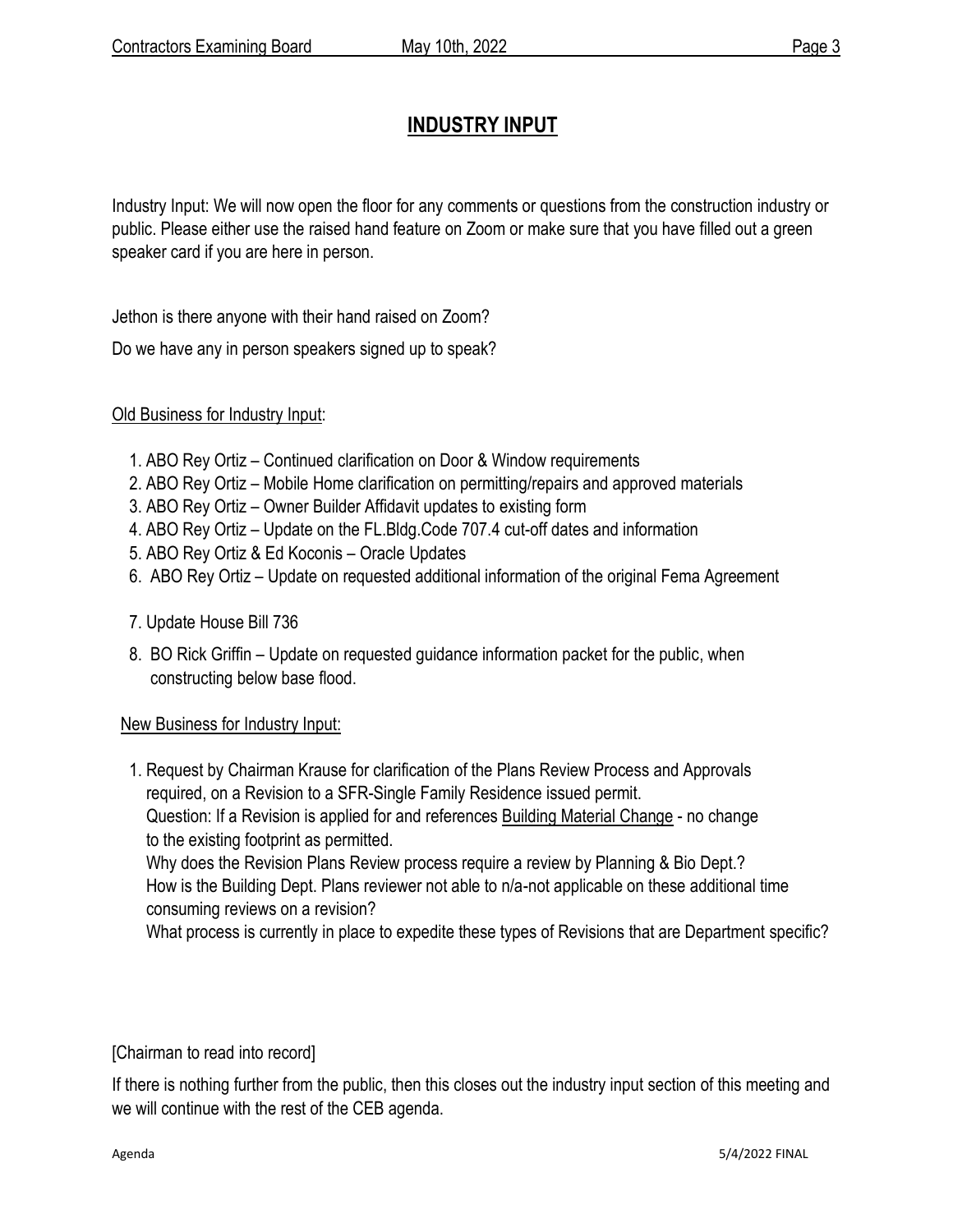#### 13. Old Business:

- A. Clarification requested by Chairman Krause on the approved Incentive Pay increase for multi-disciplined Building Plans Examiners and Building Inspectors/ Ed Koconis to present.
- B. CEB Board Members Steve Henson and Gary Centonze were both approved by the BOCC on April 20th, 2022. For a 3-year reappointment to the Contractors Examining Board due to expire May 2025.

### 12. Staff Reports

- 1. Rick Griffin, Building Official/CEB Secretary/ Rey Ortiz, Assistant Building Official
- 2. Thomas Wright, Contractors Examining Board Attorney
- 3. Kelly Dugan/ Assistant County Attorney
- 4. LaChelle Thompson, Unlicensed Contractor Code Investigator

Meeting adjourned: \_\_\_\_\_\_\_\_\_\_\_\_\_

**Maria L. Partington CEB liaison / Senior Licensing Coordinator Assistant liaison Jamie Gross / Licensing Coordinator Monroe County Contractors Examining Board**

Meeting Location - Open to the public: Marathon Government Center BOCC Room Second Floor 2798 Overseas Highway Marathon, Fl. 33050